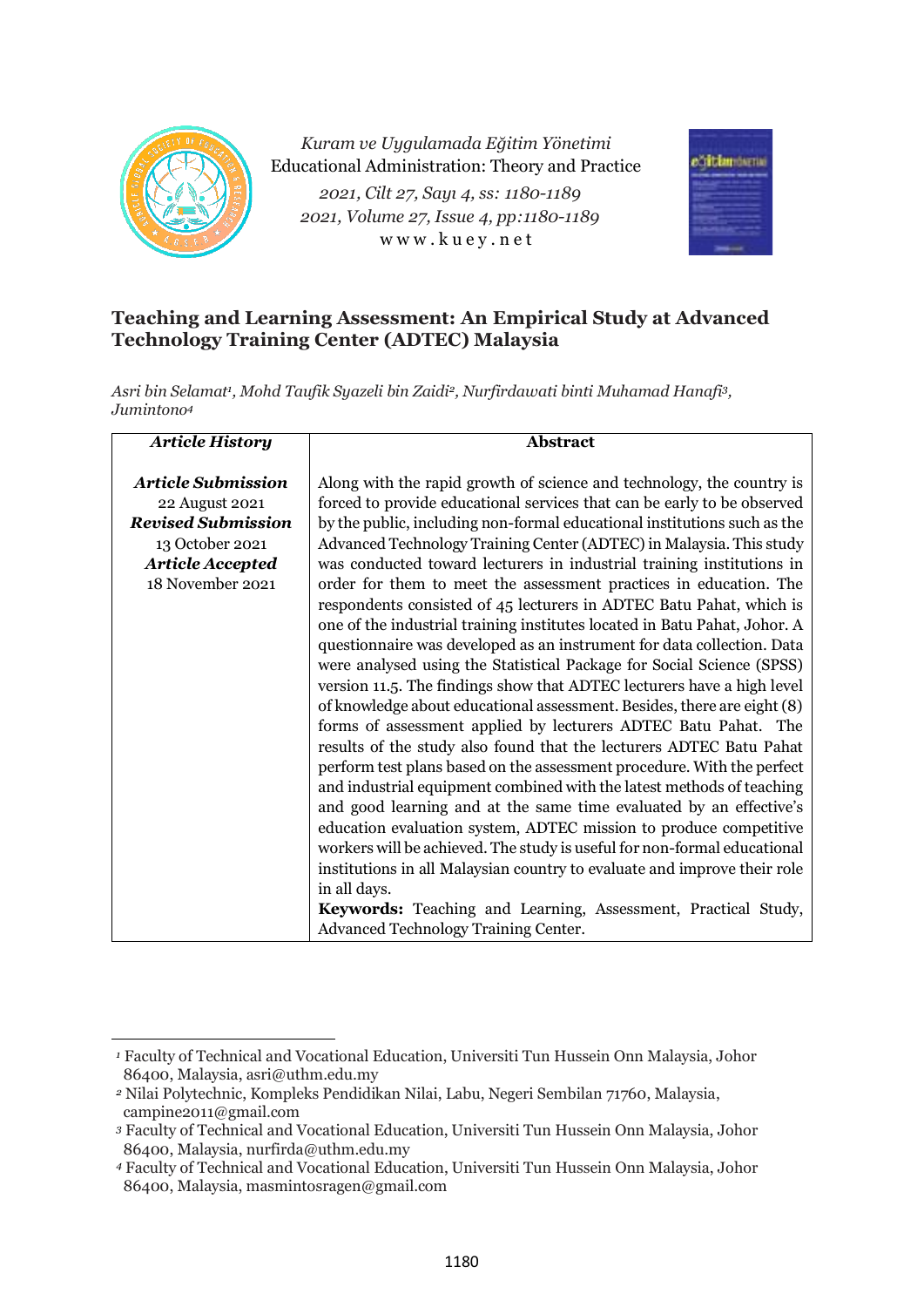#### **1. Introduction**

Various efforts have been made by the Ministry of Education Malaysia (MOE) and the Ministry of Higher Education (KPTM) to improve and improve the education system in Malaysia. The learning methods introduced will ensure that the country's education system reaches a proud level and thus produces a spiritually, emotionally and physically balanced people as embodied in the National Philosophy of Education [1].

Education in Malaysia is an ongoing effort further to develop the potential of a holistic and integrated individual to create intellectually, spiritually, emotionally, and physically balanced people based on trust and obedience to God. This effort is to produce Malaysians who are knowledgeable, skilled, well-behaved, responsible, and capable of achieving personal well-being and contribute to the harmony and prosperity of the community and nation.

In the education system, the assessment process is crucial for assessing the effectiveness of lecturer teaching and assessing students' level of understanding and knowledge [2]. Assessment in education is a system or process that involves gathering information about teaching and learning strategies and activities in which it needs to make analysis and decisions aimed at taking appropriate action [3]. In a broader context, assessment is an attempt to express ideas about the value of an idea, solution, method, material. It involves the use of criteria and standards to determine the extent to which something is accurate, useful, economical, or satisfactory. Indirectly, it enables teachers to make informed or informed decisions about their teaching and learning [4].

Besides, assessment for learning is a process for giving students opportunities to learn and inform students of their progress to give them the option to take action necessary to improve their performance [5]. Teachers need to create and provide opportunities for all students, where they can grow based on their capabilities and perform reinforcement activities when necessary [6].

Technical and vocational education plays an essential role in increasing the progress of the country [7]. Malaysia needs a large number of skilled and semi-skilled workforce, especially in technical and vocational areas [8]. Thus, to meet the demand for skilled and semi-skilled workforce, technical and vocational programs were created in line with technological improvements [9]. Understanding from various perspectives that need to be considered when applying technology is theoretical and practical aspects [10]. The main objective of technical and vocational education is to provide students with a primary education in science and technology who have an interest and interest in the field and enable them to pursue relevant studies at higher levels.

The technical and vocational fields need to be taken seriously to ensure that they are consistent with time and are at their optimum level [11]. Therefore, testing, evaluation, and measurement are essential elements that need to be emphasized in order to produce high quality and quality workforce that can meet the industrial market. For example, ADTEC Batu Pahat creates opportunities for post-secondary students to enable them to obtain jobs in various engineering and technical fields after receiving skills training at ADTEC. The main objective of the ADTEC is to produce a skilled workforce in the field of advanced technology and improve the quality of the skilled workforce in the industrial sector.

Based on the description of the problem, it can be taken several questions that underlie this research, among others: How well do the lecturers of industrial training institutions know about the assessment of education in the teaching and learning process. What forms of assessment are often applied by lecturers of industrial training institutions in the teaching and learning process? Do the lecturers of industrial training institutions carry out test planning based on the Education assessment procedure?

### **2. Methodology**

### **2.1 Research Design**

This study is a survey study using quantitative methods for data collection. Survey-based studies are appropriate, systematic, and very effective in obtaining the information needed [12]. The design of the survey type is chosen because it involves assessment practices in education [13].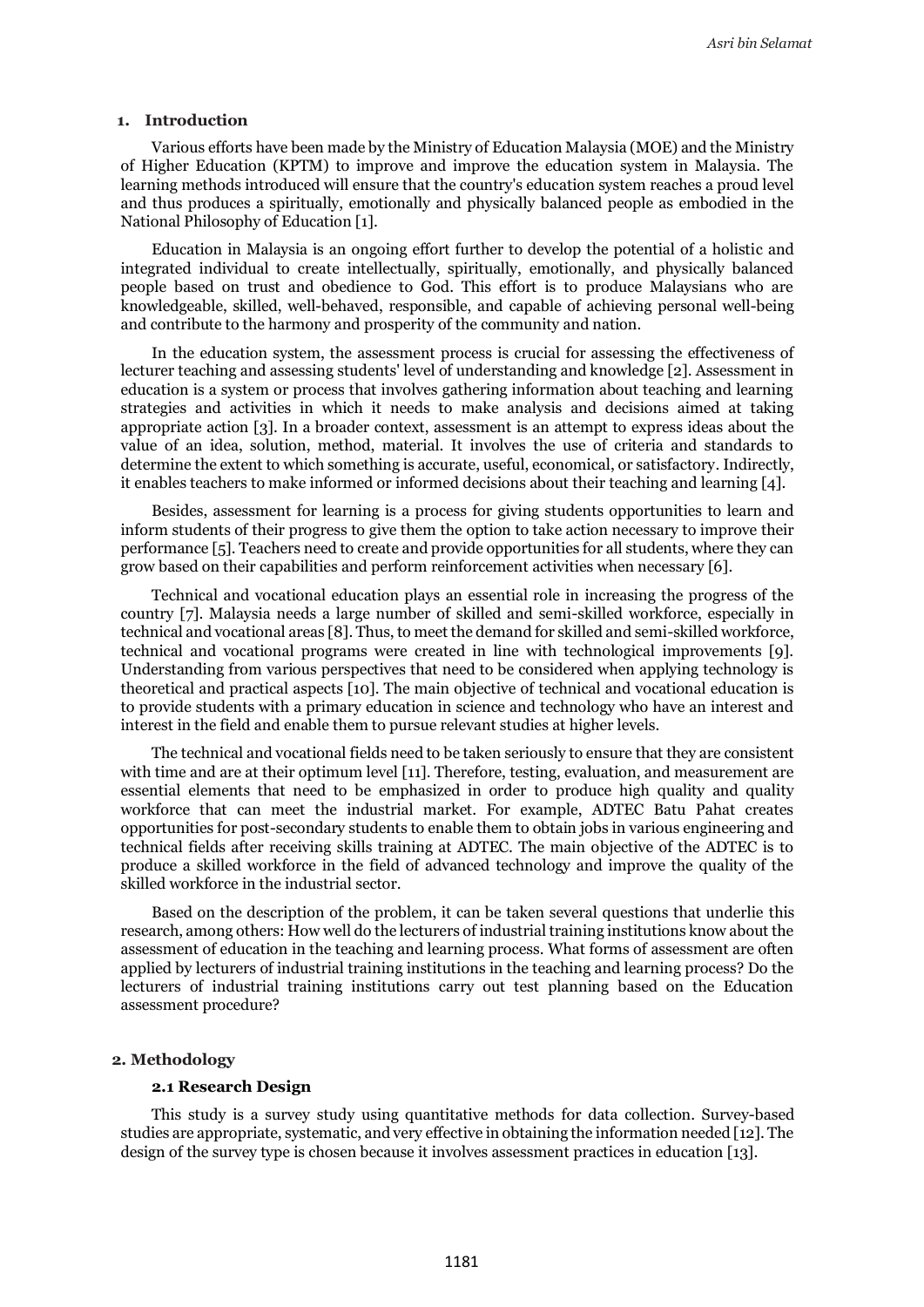## **2.2 Study Locations**

The study was conducted at an industrial training institute in the state of Johor, the High Technology Training Center (ADTEC) in Batu Pahat, located on Jalan Tanjung Labuh, Batu Pahat. The main factor in choosing this location is because ADTEC Batu Pahat is one of the ADTECs nationwide under the Ministry of Human Resources. Besides, ADTEC Batu Pahat has yet to conduct a review of the evaluation practices implemented.

## **2.3 Population and Sampling**

The population of this study was 45 lecturers teaching at ADTEC Batu Pahat. The entire study population was used as a sample of the study.

#### **2.4 Study Instruments**

This study was conducted using a questionnaire. The selection of instruments is essential to ensure that the data obtained can answer the research questions. Therefore, the researcher used the questionnaire form as a research instrument. The questionnaire gave the respondents more time to think and answer these questions. That can provide more accurate results or data because they do not need to rush to provide answers [14]. Besides, more data can be obtained from respondents in the short term [15].

The questionnaire is divided into two parts. Part A contains five items related to demographic factors, including gender, department, highest academic qualification, duration of teaching experience, and past educational evaluation course. Part B consists of three parts, namely B1, B2, and B3. B1 is an item to determine the extent to which the knowledge of the industrial training institution's knowledge of education is assessed in the learning and teaching process. Section B2 identifies the forms of assessment that are often applied by lecturers of industrial training institutions in the teaching and learning process. Whereas, Section B3 is also an item to determine whether the lecturers of industrial training institutions carry out test planning based on educational assessment procedures. Table 1 shows the distribution of items in the questionnaire.

| Part                                                                                   |                                      | Case                                                       | No. Item       | <b>Amount Item</b>          |
|----------------------------------------------------------------------------------------|--------------------------------------|------------------------------------------------------------|----------------|-----------------------------|
| A                                                                                      | Respondent's background              |                                                            | $1 - 5$        | 5                           |
| B <sub>1</sub>                                                                         |                                      | Knowledge of the participants of industrial training       | $1 - 17$       | 17                          |
|                                                                                        | institutions on Education assessment |                                                            |                |                             |
| B <sub>2</sub>                                                                         |                                      | The form of assessment that is often applied by industrial | 18-30          | 13                          |
|                                                                                        | training institutes                  |                                                            |                |                             |
| B <sub>3</sub>                                                                         | See the same there                   | Determine the purpose of the exam                          | 31-35          | 5                           |
| Looters training                                                                       | Fostering exam specifications        | 36-38                                                      | 3              |                             |
| institute industry                                                                     |                                      | Choose the type of question                                | 39-41          | 3                           |
| carries out design<br>examination based<br>on a procedure<br>educational<br>assessment | Provides exam questions              | $42 - 45$                                                  | 4              |                             |
|                                                                                        | Gathering questions                  | $46 - 47$                                                  | $\mathfrak{D}$ |                             |
|                                                                                        |                                      | Test your exam                                             | $48 - 56$      | 9                           |
|                                                                                        |                                      | Assess the exam                                            | 57-58          | $\mathcal{D}_{\mathcal{L}}$ |
|                                                                                        |                                      | Using decisions                                            | 59-61          | 3                           |
| Number of Questions                                                                    |                                      | 4.66                                                       |                |                             |

Table 1. Discussion of The Inquiry Form

The items formed in this questionnaire for sections B1 and B3 using the scale are Likert Scale. The Likert Scale method is well used in this study as it is an inventory showing respondents' agreement using the scale set from one extreme to the other extreme [15]. Likert Scale loadings are shown in Table 2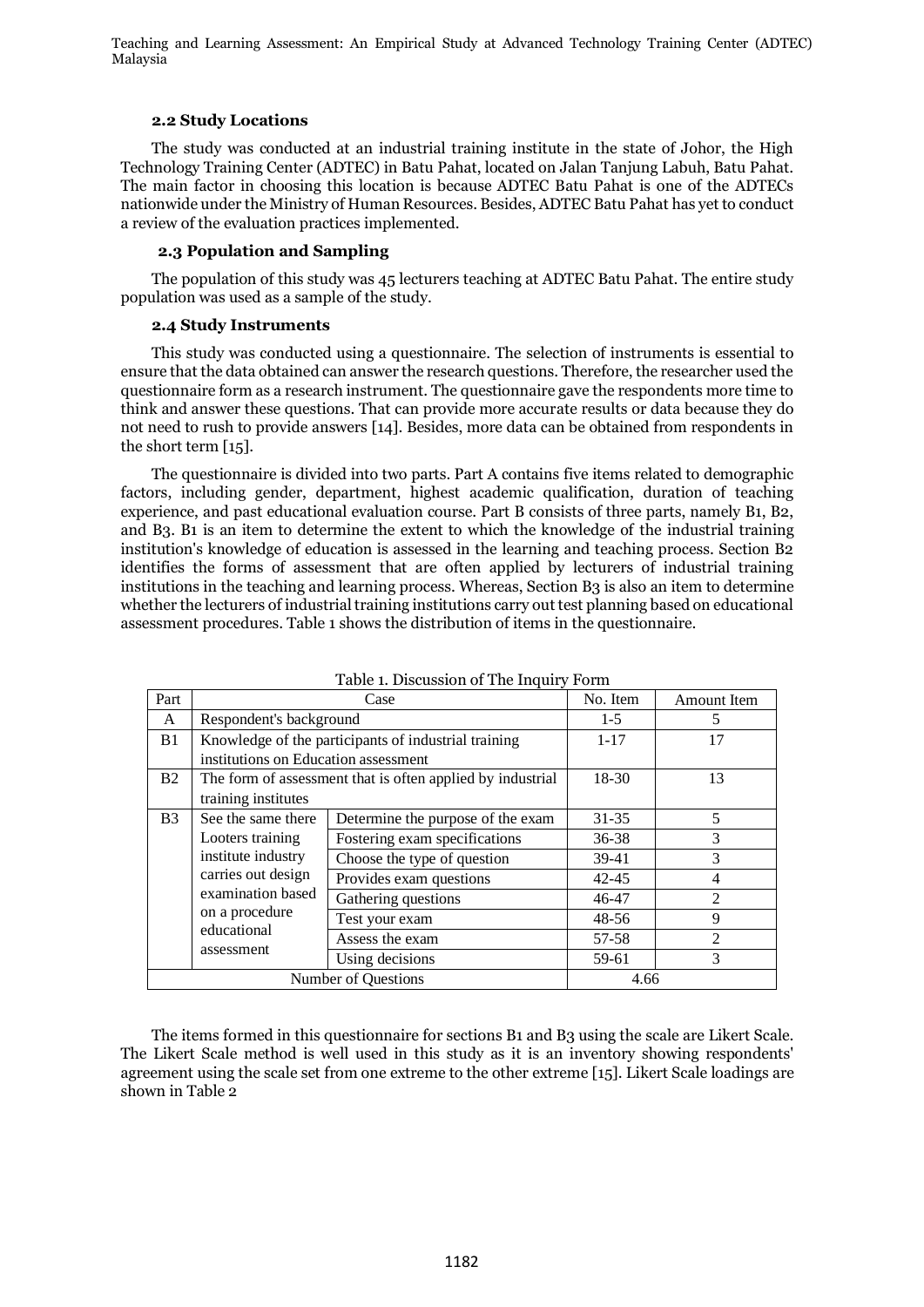| Table 2. Item Marking (Likert Scale) |                         |  |  |
|--------------------------------------|-------------------------|--|--|
| Scale Value<br>Statement             |                         |  |  |
|                                      | Strongly Disagree (STS) |  |  |
|                                      | Disagree (TS)           |  |  |
|                                      | Agree to Less (KS)      |  |  |
|                                      | Agree $(S)$             |  |  |
|                                      | strongly agree (SS)     |  |  |

Whereas for section B2, researchers have modified the Likert scale to enable respondents to

Table 3. Item Marking Scale Value | Statement 1 Never 2 Not often 3 Often

4 Very often

answer section B2 items on the questionnaire form. The weighting of the items is shown in Table 3.

# **2.5 Validity of Instruments**

Research methods in Education describe the research process by answering the formulation of research questions, referencing current literature in the field, using appropriate research designs, writing, and refining the research [15]. The questionnaire used was referenced by expertise in the field of item evaluation and presentation to ensure that the content met the requirements of the research title, research objectives, scope of research and research questions before the pilot study

#### **2.6 Pilot Study**

A pilot study was conducted on ten lecturers of the Mechanical Department at ADTEC Batu Pahat. Data analysis from the pilot study was done using the Statistical Package for Social Science (SPSS) computerized application. Table 4 shows the reliability coefficients obtained from the pilot study analysis. According to, the alpha value of 0.65 to 0.95 is considered satisfactory.

| Part           | Value Alpha Cronbach α |
|----------------|------------------------|
| R1             | 0.8722                 |
| R2             | 0.7595                 |
| R <sup>2</sup> | 0.9500                 |

| Table 4. Cronbach's Alpha Values, A For Each Part of The Questionnaire |
|------------------------------------------------------------------------|
|------------------------------------------------------------------------|

#### **3. Results**

Descriptive statistics such as frequency and percentage were used to explain the data distribution as well as to answer the research questions [16]. All data analysis was performed using Statistical Package for the Social Science (SPSS) software. Table 4.1 shows respondents' background information by number and percentage.

## **3.1 Demographics**

From the data collected, 45 respondents participated in the survey. Table 5 shows the detailed background information of the respondents. Of the total respondents, 66.7% were male respondents, while 33.3 % of respondents were female. As an industrial training institution, it is common for men to be monopolized. That is because the ADTEC institution involves the use of machinery and machines. Of the total respondents, 55.6% who answered the questionnaire were electrical department lecturers, while 44.4% were mechanical lecturers.

Next is the highest academic qualification of the respondents. The results showed that the majority of respondents had the highest qualification of diploma equivalent to 66.7%. Respondents with undergraduate qualifications have a value of 31.1%. This number was followed by a rep with a bachelor's degree of 2.2%. Overall, most of the lecturers at ADTEC only have diplomas. That is because diploma holders have more skills than bachelor's and master's degrees.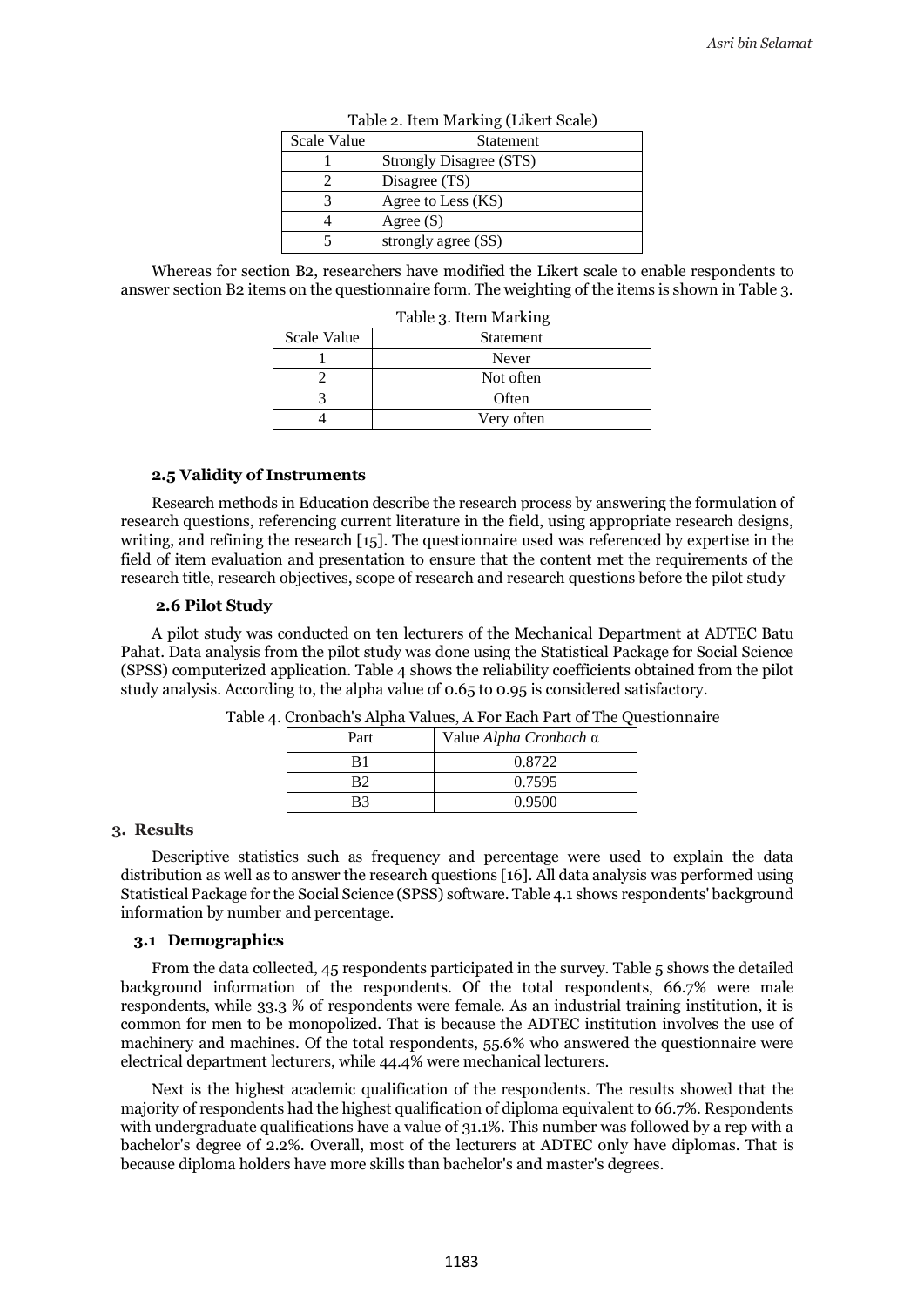The duration of the teaching experience is also essential in this study. As a result, researchers have allocated teaching experience into four categories. As many as 68.9% of respondents are in the 0-5 years category while as many as 17.8% are in the second category, which is 6-10 years. For the third category, which is 11-15 years, only 4.4%. When the fourth category is 16 years and over, that is as much as 8.9%. It clearly shows that the majority of pilgrims at ADTEC consist of young youth who are just beginning to teach and teach.

Furthermore, investigators found that 53.3% of respondents stated that they had taken the same assessment course when they were still demanding or when they were working. Respondents stated that they had never taken an assessment course at 46.7%. It clearly shows that there are many more lenders at ADTEC that have not yet been exposed to formal education assessments.

| Category                               | Information          | Number of Responses | $(\% )$  |
|----------------------------------------|----------------------|---------------------|----------|
| Gender                                 | Man                  | 30                  | 66.7     |
|                                        | Girl                 | 15                  | 33.3     |
|                                        | <b>TOTAL</b>         | 45                  | 100      |
| Department                             | Mechanical           | 20                  | 44.4     |
|                                        | Electricity          | 25                  | 55.6     |
|                                        | <b>TOTAL</b>         | 45                  | 100      |
| <b>Highest Academic Qualifications</b> | Diploma              | 30                  | 66.7     |
|                                        | Bachelor             | 14                  | 31.1     |
|                                        | Scholar              | 1                   | 2.2      |
|                                        | Doctor of Philosophy | $\Omega$            | $\Omega$ |
|                                        | <b>TOTAL</b>         | 45                  | 100      |
| Teaching experience                    | 0-5 years old        | 31                  | 68.9     |
|                                        | 6-10 years old       | 8                   | 17.8     |
|                                        | $11-15$ years old    | $\overline{2}$      | 4.4      |
|                                        | 16 years and over    | $\overline{4}$      | 8.9      |
|                                        | <b>TOTAL</b>         | 45                  | 100      |
| Have been to Assessment Course         | Yes                  | 24                  | 53.3     |
|                                        | N <sub>o</sub>       | 21                  | 46.7     |
|                                        | <b>TOTAL</b>         | 45                  | 100      |

Table 5. Respondents' Background Information

# **3.2 Knowledge of Industrial Training Institution Liaisons Regarding the Assessment of Education in The Teaching and Learning Process**

Section B1 is used to answer Study Issue 1, which is "To what extent is the knowledge of the participants of industrial training institutions on the assessment of education in the teaching and learning process?". Schedule 4.2 shows in detail the min score of the knowledge stage of industrial training institutions on educational assessment. Overall, it can be stated that the respondent, namely the ADTEC Batu Pahat participant, has a high level of knowledge about education assessment. For items that have the lowest score is related to the skills of building the prosecutor with a score of minimum together with 3.07.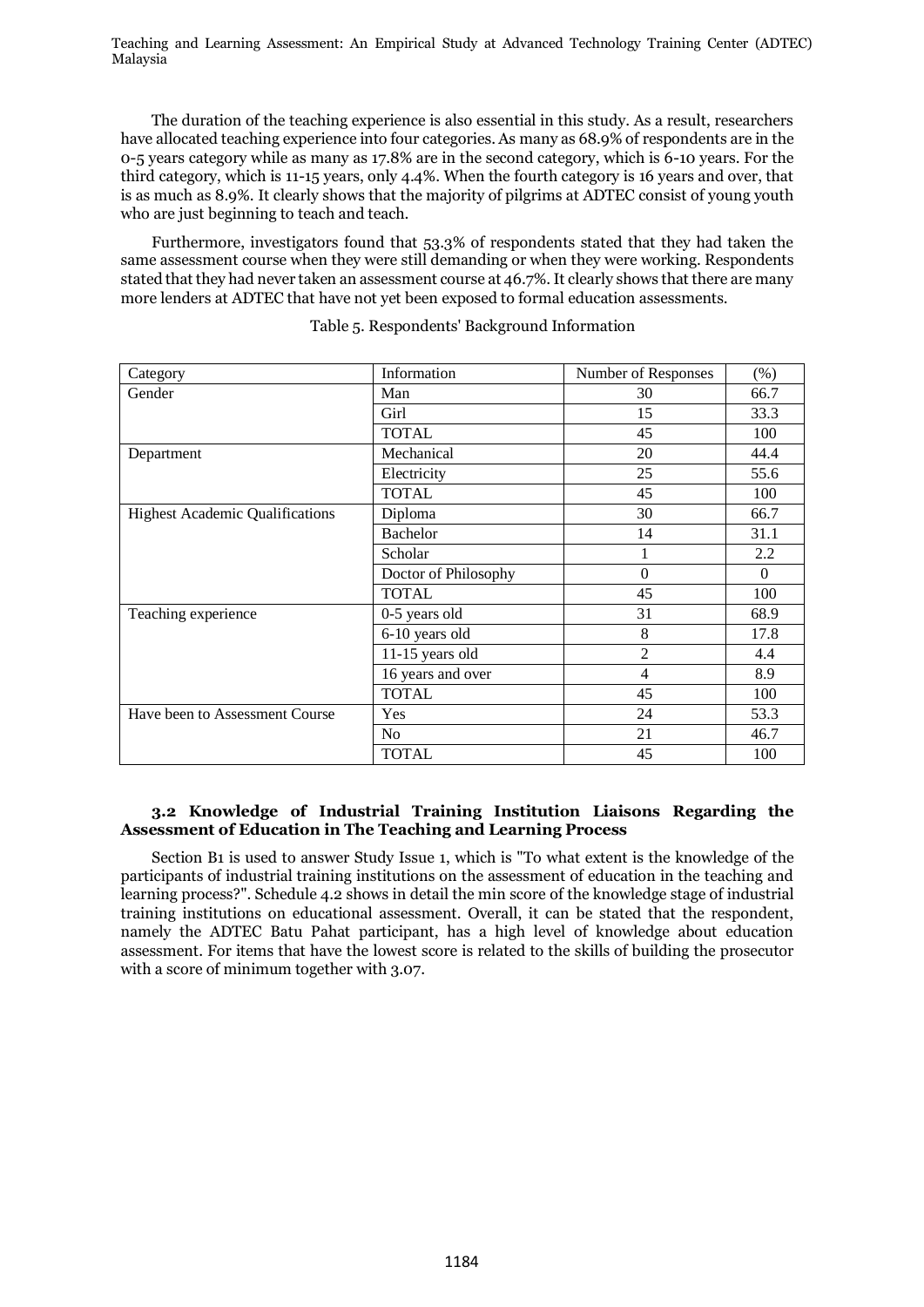| No.            | Item                                                       | Mean  | Std. dev | Knowledge |
|----------------|------------------------------------------------------------|-------|----------|-----------|
|                |                                                            | score |          | level     |
| 1              | Have studied Education Assessment during demanding         | 3.47  | 0.99     | Medium    |
| $\overline{2}$ | Be clear about assessment in education                     | 3.58  | 0.54     | Medium    |
| 3              | Understand each type of educational assessment             | 3.56  | 0.59     | Medium    |
|                | (placement, formative, summative, diagnostic)              |       |          |           |
| 4              | Use of educational assessment in the teaching and learning | 3.91  | 0.60     | Hight     |
|                | process                                                    |       |          |           |
| 5              | Has the knowledge to plan tests                            | 4.20  | 0.41     | Hight     |
| 6              | Have a clear knowledge of the Test Schedule                | 3.40  | 0.72     | Medium    |
| 7              | Proficient in building Test Schedule                       | 3.07  | 0.54     | Medium    |
| 8              | Use every level of Bloom's Taxonomy skill in building a    | 3.09  | 0.70     | Medium    |
|                | <b>Test Schedule</b>                                       |       |          |           |
| 9              | Have an explicit knowledge of test characteristics         | 3.67  | 0.71     | Medium    |
|                | (objective, validity, reliability, usability)              |       |          |           |
| 10             | Uses the interpretation of normative reference method      | 3.58  | 0.62     | Medium    |
|                | evaluation                                                 |       |          |           |
| 11             | Uses the interpretation of the criterion reference method  | 3.76  | 0.77     | Hight     |
|                | evaluation                                                 |       |          |           |
| 12             | Uses objective teaching and learning type assessment       | 3.64  | 0.93     | Medium    |
| 13             | Uses subjective type teaching and learning assessment      | 4.16  | 0.42     | Hight     |
| 14             | Make teaching assessments in question                      | 3.69  | 0.67     | Hight     |
| 15             | Evaluate teaching and learning by observation              | 3.89  | 0.61     | Hight     |
| 16             | Conducting an assessment of teaching and learning in       | 4.16  | 0.38     | Hight     |
|                | writing                                                    |       |          |           |
| 17             | Distribute subject syllabus to all students                | 4.16  | 0.64     | Hight     |
|                | Overall                                                    | 3.71  | 0.64     | Hight     |

# Table 6. Mean Score of The Knowledge Stage of Industrial Training Institutions on Educational Assessment

# **3.3 Form of Assessment Often Applied by Lecturers of Industrial Training Institutions in The Teaching and Learning Process.**

Section B2 is used to answer Study Question 2, "What forms of assessment are often applied by lecturers of industrial training institutions in the teaching and learning process? ''. Table 4.3 above shows the types of assessment and the types of questions that are included in educational assessment. Most of the lecturers at ADTEC Batu Pahat often apply the assessment through essay questions. A total of 84.4% of respondents stated that they regularly evaluate through essay questions. This number was followed by observations in which 75.6% of respondents said they practised this method regularly. Ratings by basic questions were also the most frequently performed assessments of 71.2%. This rate is because these skills are assessed while students are working in the workshop. Most of the respondents were found to be lacking in the pre-qualification or placement test for their students, where 66.7% of respondents said they did not perform the type of assessment regularly. Besides, assessments are less affected by diagnostic type assessments and match type assessment.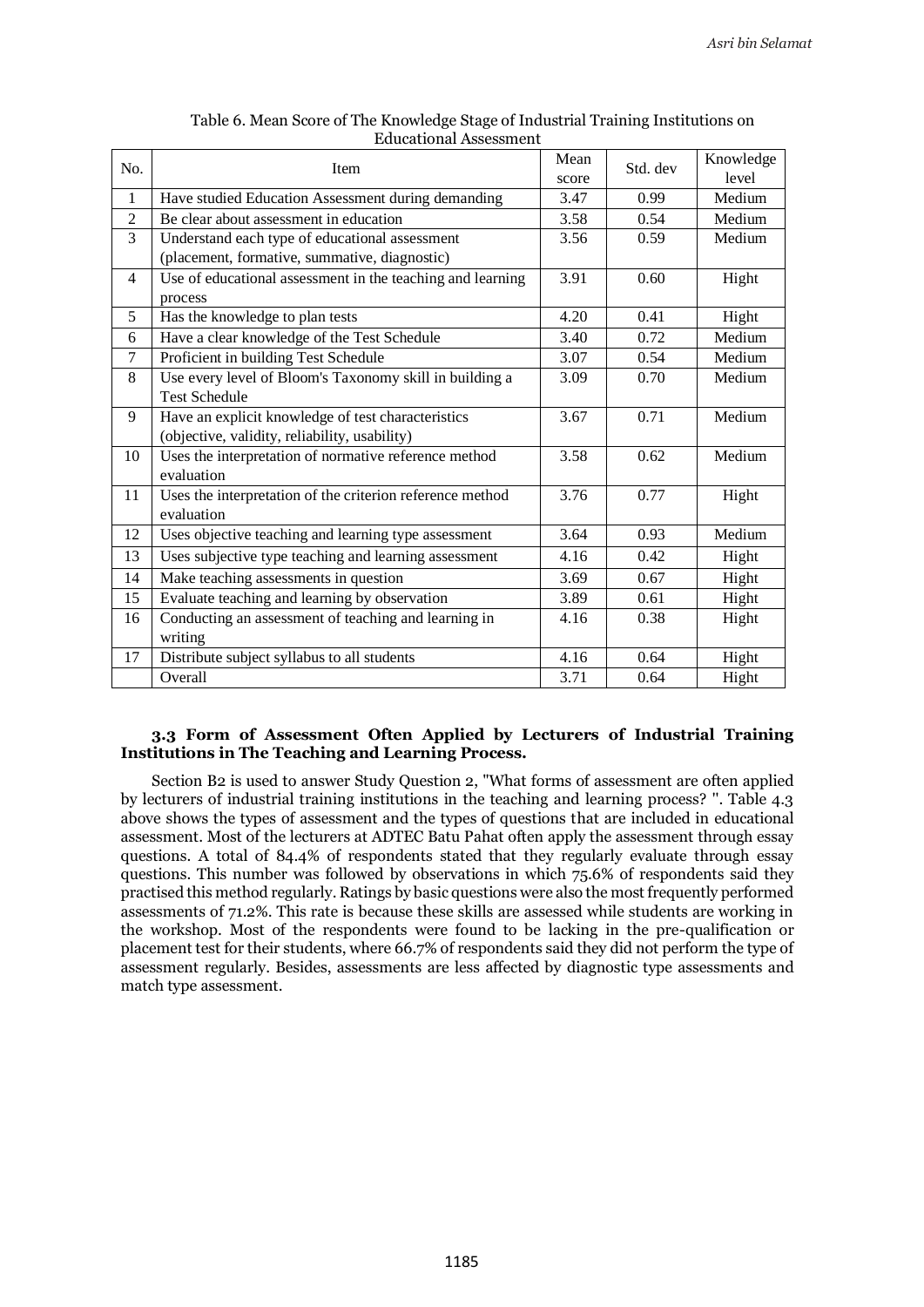| No.            |                                                               | Percentage |          |  |
|----------------|---------------------------------------------------------------|------------|----------|--|
|                | <b>Item</b>                                                   | Not often  | Frequent |  |
|                | Qualifying examination at the beginning of the lesson         | 66.7       | 33.3     |  |
| $\mathfrak{D}$ | Assessment of formative types during teaching and<br>learning | 40.0       | 60.0     |  |
| 3              | Diagnostic assessment of poor students                        | 62.2       | 37.8     |  |
| $\overline{4}$ | Assessment through multiple choice questions                  | 53.3       | 46.7     |  |
| 5              | Rating through the right / wrong questions                    | 57.8       | 42.2     |  |
| 6              | Evaluation through blank questions                            | 48.9       | 51.1     |  |
| $\tau$         | Evaluation through matching questions                         | 66.7       | 33.3     |  |
| 8              | Evaluation through interpretation questions                   | 40.0       | 60.0     |  |
| 9              | Assessment through essay questions                            | 15.6       | 84.4     |  |
| 10             | Assessment through structural questions                       | 28.8       | 71.2     |  |
| 11             | Verbal assessment                                             | 48.9       | 51.1     |  |
| 12             | Assessment by observation                                     | 24.5       | 75.6     |  |
| 13             | Summative type assessment                                     | 33.3       | 66.7     |  |

Table 7. Form of Assessment Commonly Applied by Lecturers of Industrial Training Institutions

# **3.4 To See If the Lecturers of Industrial Training Institutions Carry Out Test Planning Based on Educational Assessment Procedures.**

Section B3 is used to answer Study Question 3, "Do lecturers of industrial training institutions conduct test planning based on educational assessment procedures? ''. Table 4.4 shows the mean score of practice levels of industrial training institutions in performing test planning. Referring to Table 4.4 shows 29 items out of 31 items have a high mean score of 3.69 and above. It is clear that lecturers at ADTEC not only perform well in test planning but also have great knowledge of every aspect of test planning.

| <b>Item</b>                                                           |      | Std. dev | Level of Practice |
|-----------------------------------------------------------------------|------|----------|-------------------|
|                                                                       |      |          |                   |
| Make sure the students understand the content of the syllabus         | 4.16 | 0.48     | Height            |
| Creating assessment questions (quizzes, tests, final exams) based     | 4.44 | 0.50     | Height            |
| on the subject syllabus                                               |      |          |                   |
| Creating assessment activities (projects, assignments, projects)      | 4.33 | 0.48     | Height            |
| based on the subject syllabus                                         |      |          |                   |
| Do not take questions from last semester's questions                  | 2.78 | 0.80     | Medium            |
| Determines the purpose of a test run                                  | 3.91 | 0.82     | Height            |
| Build a public school at the beginning of the semester                | 3.71 | 0.84     | Height            |
| Use the Test Schedule as a guide to test questions                    | 3.62 | 0.78     | Medium            |
| Build Test Schedule based on the subject syllabus                     | 3.69 | 0.87     | Height            |
| Ensure that the test skill level is aligned with the subject syllabus | 4.29 | 0.55     | Height            |
| Build questions based on the level you want to assess                 | 4.07 | 0.62     | Height            |
| Uses all skill levels in the Test Schedule to create test questions   | 3.84 | 0.52     | Height            |
| Develop accurate and straightforward questions                        | 4.20 | 0.63     | Height            |
| Developing questions that students can easily understand              | 4.27 | 0.54     | Height            |
| Create question papers in the format specified by the institution     | 4.16 | 0.52     | Height            |
| Make sure the instructions for answering the questions are clearly    | 4.27 | 0.62     | Height            |
| stated on the question paper                                          |      |          |                   |
| Arrange questions according to skill level                            | 4.27 | 0.50     | Height            |
| Arrange questions in the order of the chapters                        | 3.80 | 0.73     | Height            |

Table 8. Minimum Score Level of Practice of Industrial Training Institution Lecturers in Performing Test Planning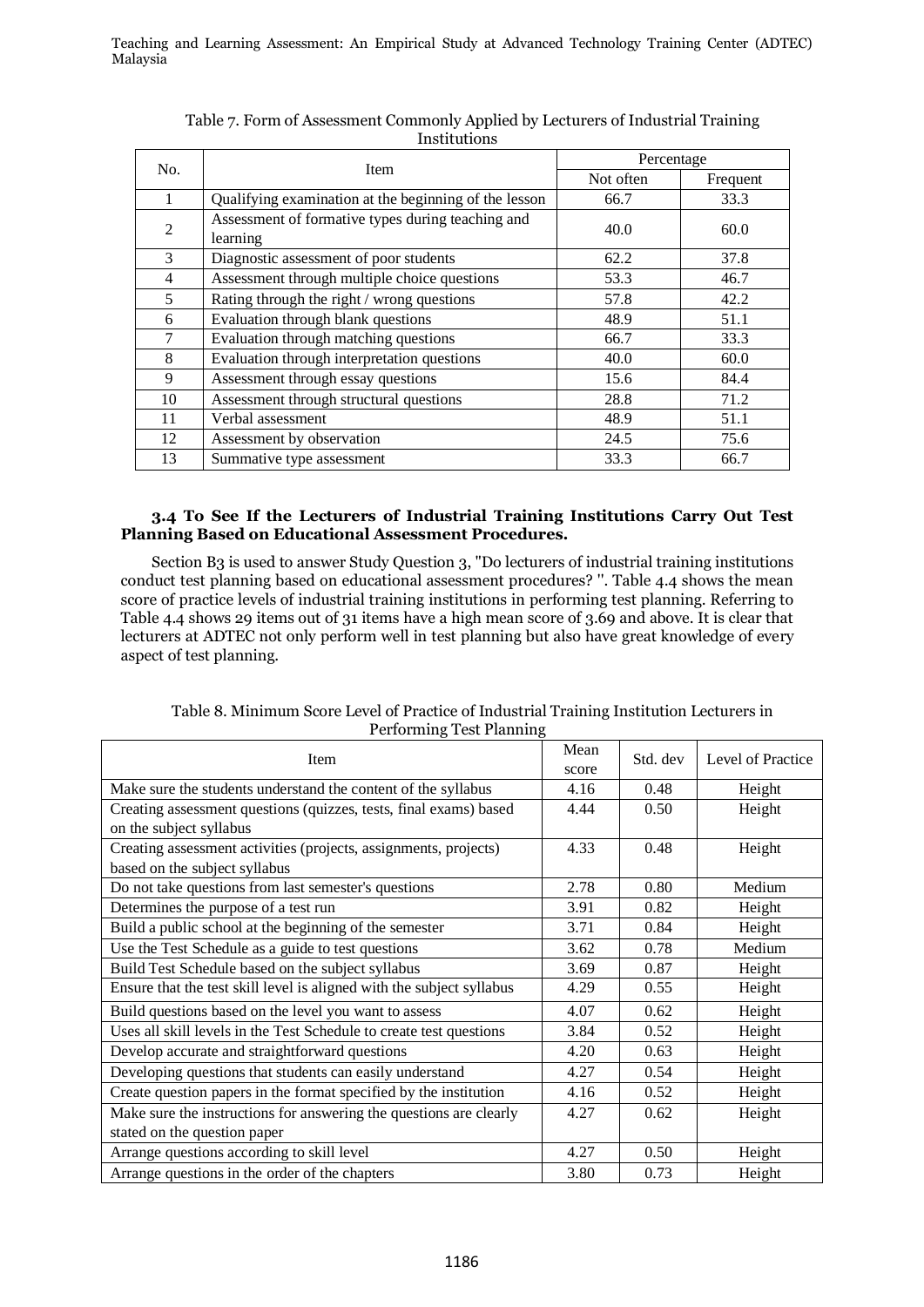| Print your test questions                             | 4.11 | 0.57 | Height |
|-------------------------------------------------------|------|------|--------|
| Make sure every student is on the test                | 4.24 | 0.68 | Height |
| Provide verbal instructions before the test begins    | 4.27 | 0.58 | Height |
| Ensure a comfortable testing environment              | 4.31 | 0.63 | Height |
| To ensure there is no imitation among students        | 4.53 | 0.59 | Height |
| Self-check student test answers                       | 4.49 | 0.51 | Height |
| Examine test answers based on answer scheme           | 4.38 | 0.54 | Height |
| Examine student test answers within the allotted time | 4.16 | 0.56 | Height |
| Examine the student's test answer honestly            | 4.44 | 0.50 | Height |
| Analyze test questions / items                        | 4.13 | 0.66 | Height |
| Perform analysis of student answer marks              | 4.13 | 0.76 | Height |
| Provide test results to students                      | 4.18 | 0.61 | Height |
| Report the results of the study honestly              | 4.22 | 0.67 | Height |
| Report the test results to the Head of Department     | 4.00 | 0.77 | Height |
| Overall                                               | 4.11 | 0.63 | Height |

# **4. Discussion**

These discussions include Part B1 about the level of knowledge of lecturers about educational evaluation, Part B2 about the form of assessment that is often applied by lecturers, and Part B3 about implementing test planning among lecturers.

Overall, ADTEC lecturers have a high level of knowledge about assessment in education. Nonetheless, the level of knowledge of the lecturers towards the general public is still low. The public school district is significant because it is a guide in the development of questions to test students [17]. This may be related to the background of the respondents, in which almost half of the respondents had never taken an assessment course [18]. Students will be able to contribute their ideas through essay questions based on their experiences and imagination [19]

The result of the analysis, essay questions, and structure can create more critical, creative, and innovative thinking. There are five forms of poor performance evaluation: pre-qualification testing, diagnostics, multiple-choice, right/wrong, and weak form of matching may be due to several factors. In conclusion, eight of the 13 forms of evaluation are frequently conducted at ADTEC.

#### **5. Conclusion**

In conclusion, for the third study question, there are eight steps to implement test planning, and researchers have developed 31 question items. The analysis showed that the lecturers at ADTEC Batu Pahat carried out test planning based on educational assessment procedures. Among the eight steps to implement the test, planning is: Define the purpose of the exam, Build test specifications, Select the type of question, Prepare test questions, Collect questions, Administer the test, Assess the exam, and Apply results.

The purpose of this study is to look at the extent to which the assessment practices implemented by the lecturers at ADTEC Batu Pahat meet the educational evaluation practices. Based on the findings and the discussions that have been made, it is evident that the lecturers at ADTEC have implemented assessments for students in line with educational assessment practices. Therefore, as an industrial training institution, ADTEC can be believed to be an institution capable of producing a calibre and competitive workforce in line with ADTEC's mission of "to produce a competitive workforce."

# **Acknowledgements**

The author would like to thank Research Fund E15501, Research Management Centre, UTHM for its support and funding.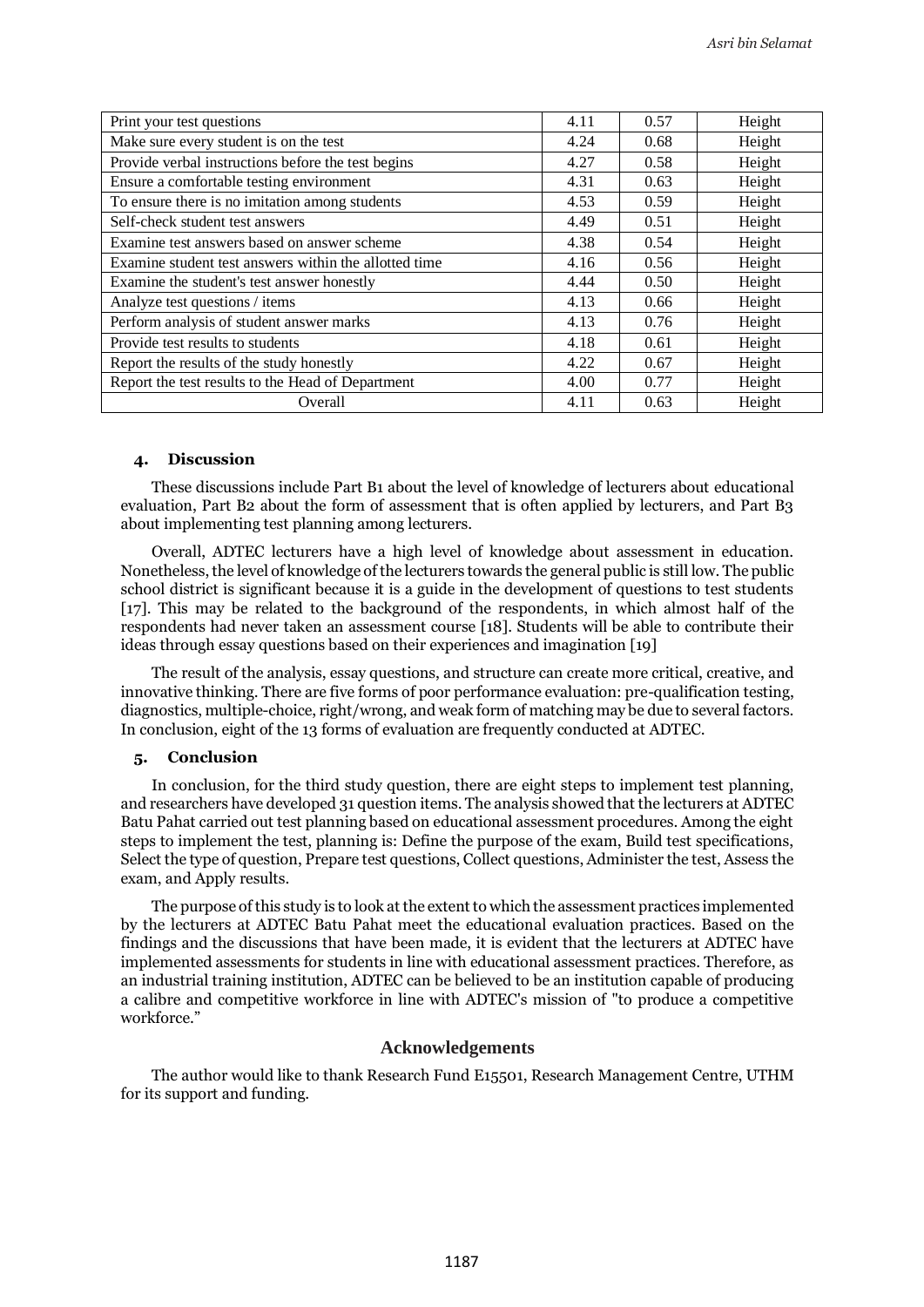# **References**

A. Ahmad and N. Jinggan, "Pengaruh kompetensi kemahiran guru dalam pengajaran terhadap pencapaian akademik pelajar dalam mata pelajaran Sejarah," J. Kurikulum Pengajaran Asia Pasifik, vol. Bil 3, no. 2, pp. 1–11, 2015.

Aslan, G. (2019). Learning organizations as predictors of academic achievement: An analysis on secondary schools. Educational Administration: Theory and Practice, 25(2), 191-240. doi:10.14527/kuey.2019.006

C. Y. Piaw, Kaedah dan statistik penyelidikan: kaedah penyelidikan. (2nd ed.). Mcgraw-Hill Education, 2011.

Eranıl, A. K., Özcan, M., & Özek, B. Y. (2019). Examination of classroom management competencies of faculty of education students. Educational Administration: Theory and Practice, 25(1), 119-138. doi:10.14527/kuey.2019.003

Hashim Fauzy Yaacob., Pembangunan sumber manusia di Malaysia : cabaran abad ke-21. Penerbit Universiti Teknologi Malaysia, 2000.

H. Y. Emat, "pendidikan vokasional kea rah perkembangan tenaga manusia:cabaran dan strategi pendidikan teknik dan vokasional ke arah mencapai wawasan 2020," J. Pendidikan, Kementeri. Pendidik. Mlalaysia, 2020.

I. Yusuf and R. Ismail, Pendidikan di malaysia, pembangunan sumber manusia. Universiti Malaysia, 2011.

J. Jani, O. K. Boon, M. S. Madon, H. Ahmad, N. H. M. Khalid, and Y. Ahmad, "Pendekatan Pengajaran, Gaya Belajar dan Jenis Penilaian dalam Mata Pelajaran Sains Sukan di Sekolah Menengah (Teaching Approach, Learning Style and Types of Evaluation in Sport Science Subject at Secondary Schools)," J. Pendidik. Malaysia, vol. 34, no. 2, pp. 81–91, 2009, Accessed: Mar. 30, 2020. [Online]. Available: 10.17576/JPEN-2009-%25x.

Jumintono, Suyatno, M. Zuharty, and H. Said, "Vocational schools leadership reinforcement model," Indian J. Public Heal. Res. Dev., vol. 9, no. 11, pp. 1549–1557, Nov. 2018, doi: 10.5958/0976- 5506.2018.01669.8.

Jumintono, Suyatno, M. Zuhaery, H. Said, and M. N. A. Azman, "Vocational education principal of leadership: A case study in East Nusa Tenggara," J. Soc. Sci. Res., vol. 2018, no. Special Issue 6, pp. 825–831, 2018, doi: 10.32861/jssr.spi6.825.831.

K. Mohd Majid, "Kaedah Penyelidikan Pendidikan.," vol. 6014, no. 1, p. 599, 1990.

L. Kong Teong and T. Swee Mei, "AMALAN PENGURUSAN KUALITI MENYELURUH DALAM PROSES PENGAJARAN DAN PEMBELAJARAN," pp. 59–69, 2001, Accessed: Mar. 30, 2020. [Online]. Available: http://repo.uum.edu.my/448/1/Lim\_Kong\_Teong.pdf.

M. C. Heitink, F. M. Van der Kleij, B. P. Veldkamp, K. Schildkamp, and W. B. Kippers, "A systematic review of prerequisites for implementing assessment for learning in classroom practice," Educ. Res. Rev., vol. 17, pp. 50–62, Feb. 2016, doi: 10.1016/j.edurev.2015.12.002.

M. D. Gall, J. P. Gall, and W. R. Borg, Educational research: an introduction, 8th ed. Pearson, 2006.

M. D. Abd. Gafar, Prinsip dan amalan pengajaran. Kuala Lumpur: Utusan Publication & Distributors Sdn Bhd, 2003.

M. I. Mukhtar and J. Ahmad, "Assessment for Learning: Practice in TVET," Procedia - Soc. Behav. Sci., vol. 204, pp. 119–126, Aug. 2015, doi: 10.1016/j.sbspro.2015.08.124.

M. N. Abdul Ghafar, Pembinaan dan analisis ujian bilik darjah. Johor: Penerbit UTM, 2011.